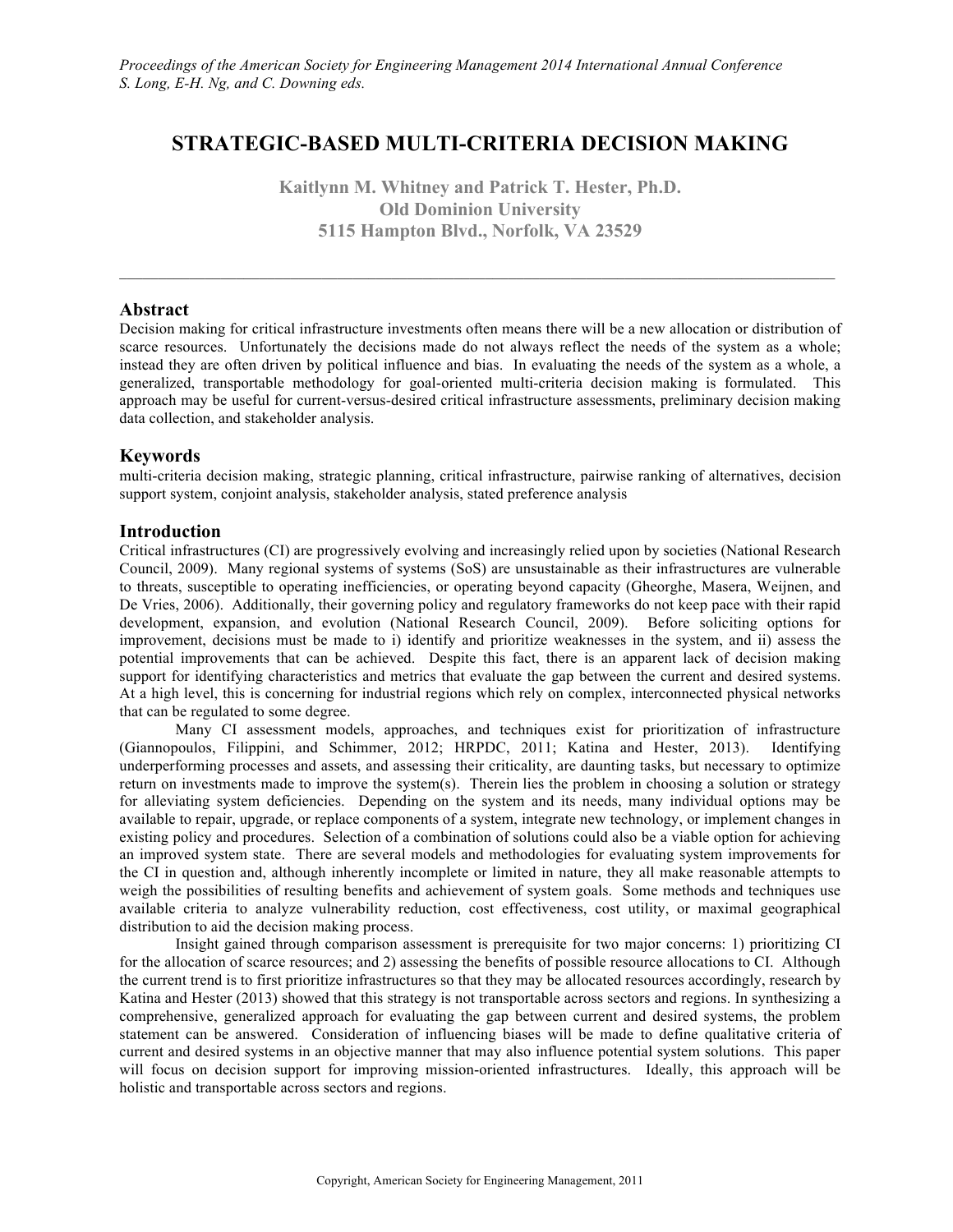# **Literature Review**

The literature reviewed will analyze some of the aspects of methodology in evaluating CI systems and projects, stakeholder analysis, regulation and policy governing decision making.

# **Critical Infrastructure Assessments**

Katina and Hester (2013) performed a holistic study on a plethora of criticality factors cited with regards to their relevance to various regions and industrial sectors. The following four general categories of criticality factors were then identified for use in prioritizing CI:

- 1. *Resiliency:* an infrastructure's ability to bounce back after failure, measured by defensive properties;
- 2. *Interdependency:* the degree of interconnectedness within the system;
- 3. *Dependency:* the degree that users rely on an infrastructure; and
- 4. *Risk:* the likelihood that a system will be affected by negative impacts.

These four categories are an important starting point for addressing the first part of CI assessment: defining the current system state through criticality assessment. Next, we will look at some methodologies that may provide insight for addressing the gap between current and desired system states.

**Facility criticality and agility.** The International Space Coast Transportation Planning Organization (SCTPO) designed an infrastructure analysis methodology that assesses facility criticality (the level of influential operational efficiency) and agility (the ability to adapt to changing future conditions) (Kamm, 2011). The methodology addresses some important considerations within the first three criticality factors by Katina and Hester (2013). The first assessment, facility criticality, analyzes the following elements (Kamm, 2011):

- 1. Regional importance to economy, national defense, security, safety and/or overall mobility;
- 2. Level of multimodal activity, actual impact on goods movement within the area;
- 3. Location and accessibility to regional goods movement corridors;
- 4. Secondary functions, type and level of secondary facility activities, degree of diversification;
- 5. Operational impacts if functions disrupted or suspended;
- 6. Other critical facilities served, supported or depended upon; and
- 7. Placement within complementary network, functional connectivity with other assets.

This analysis can help predict an infrastructure's contribution to the overall operational efficiency (criticality) of a regional SoS through consideration of its relevance to society and essential interdependent exchanges.

The goal of studying agility criteria is to assess the ability of the infrastructure's surrounding area to hinder or assist multimodal facilities in quickly responding to new or novel future conditions (Kamm, 2011). They include:

- 1. Location
- 2. Condition (safety, reliability, vulnerability, sustainability)
- 3. Disaster and disruption mitigation and response
- 4. Maintenance and improvement responsibility
- 5. Security
- 6. Accessibility
- 7. Significance
- 8. Modal connectivity
- 9. Modal use conflict and mitigation
- 10. Future demand

These criteria can then be considered to predict the facility's agility.

**Comprehensive risk.** Pendit, et al. describes risk as a function of three elements: the *threats* to which an asset is susceptible, the *vulnerabilities* of the asset to the threat, and the *consequences* potentially generated by the degradation of the asset. The DHS defines risk as "*the potential for an unwanted outcome resulting from an incident, event, or occurrence, as determined by its likelihood and the associated consequences*" (Pendit, et al., 2013). A critical structure's vulnerability can also be focused on three elements (Zio and Milano, 2009): (i) the degree of loss and damages that would be result due to impact of a hazard; (ii) the degree of exposure, or likelihood of being exposed to the hazard; and (iii) degree of capacity of resilience (the ability of a system to anticipate, cope with or absorb, and recover from the hazard's impact.

Baker (2005) described a comprehensive vulnerability assessment methodology for individual CI facilities that accounts for both physical and cyber threats against a facility's mission-critical systems. The following objectives of the methodology were defined (Baker, 2005):

Understand the facility/organization's mission and mission-supporting system functions.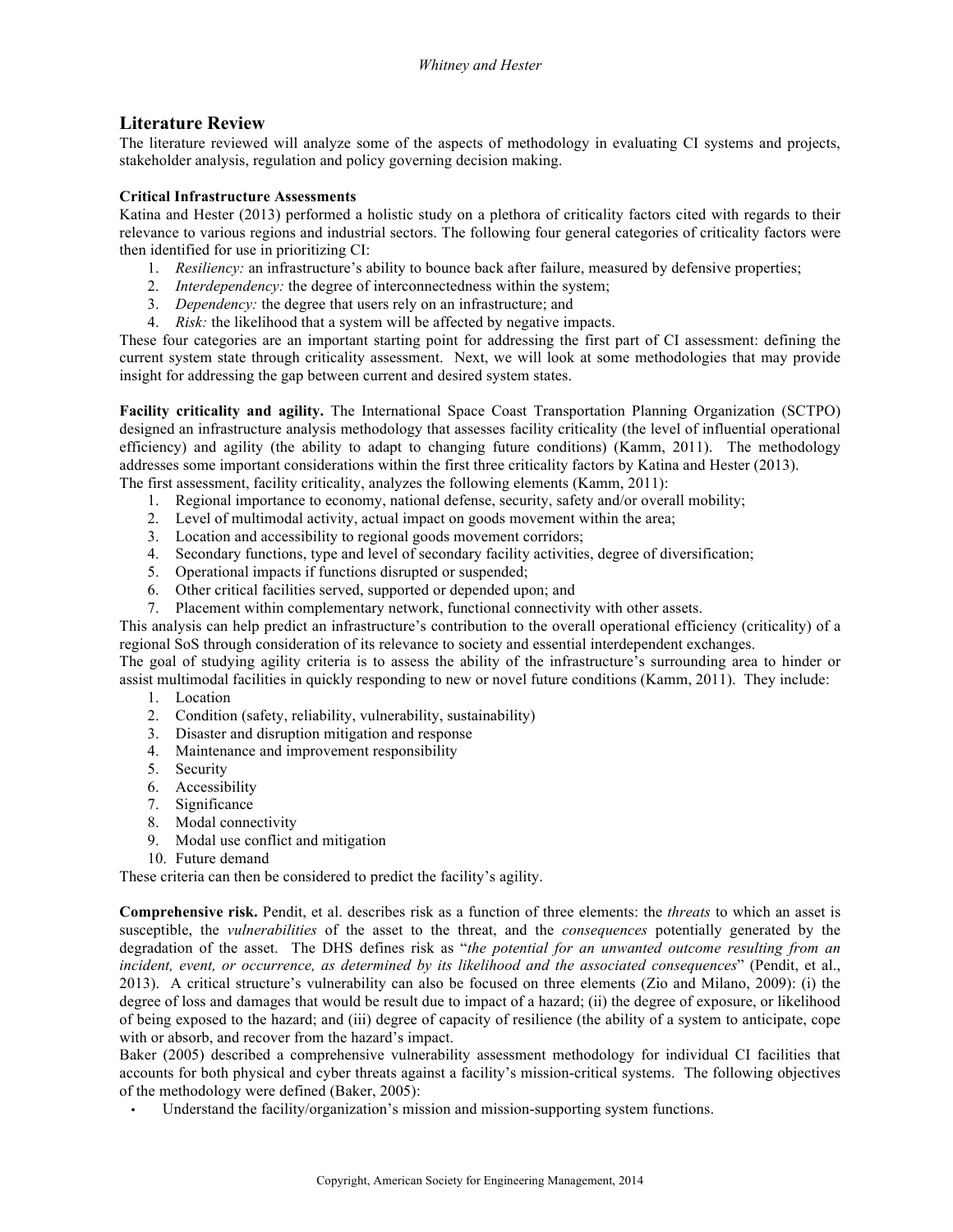# *Whitney and Hester*

- Identify mission-threatening vulnerabilities of critical facility systems.
- Understand system design and operation in order to determine failure modes and likelihoods.
- If possible, identify direct consequences of system failures as well as any cascading effects.
- Recommend facility improvements to reduce vulnerability.

The results of the methodology are intended to offer a strategy for making resilience-improving investments by following this process (Baker, 2005):

- 1. Identify infrastructure's threats and hazards.
- 2. Identify the infrastructure's mission(s) and primary function(s) to complete these missions.
- 3. Identify sub-system(s) that perform facility missions.
- 4. Trace and define relationships among critical systems.
- 5. Model facility operations including mission and support system vulnerabilities, interdependencies, and reconstitution times when subject to threats of concern.
- 6. Determine which systems will be affected by threats that are mission-critical. Trace cascading failures to determine if other systems will fail as a result of the initial system's failure.
- 7. Define the system's upstream and downstream dependencies (external to the facility). Estimate their downtime durations and operational effects on the mission-critical functions of the system in question.
- 8. Review mission-critical personnel and their responsibilities and demand/availability in the event of a major threat or disaster.
- 9. Develop or review existing contingency plans that prescribe procedures, protocol, and responsible individuals in the event of system failures. Identify redundancies, backup systems, and time necessary to deploy.
- 10. Consider planned system changes, upgrades, moves, and acquisitions.

This assessment takes the International Space Coast Transportation Planning Organization's methodology further by analyzing an individual facility's resilience and vulnerability against specific threats and hazards.

# **Objective Acquisition for Addressing the Gap**

Spurlin (2007) described a four-step assessment process for determining the gap between current and desired states of technology infrastructure in educational institutions, with the goal being that implementation of the framework would facilitate rapid decision making for technology acquisitions and upgrades. The methodology was designed to assess a particular industry's technology infrastructure (hardware, software, networks, and facilities; also, technology-enabling people, processes, and policies), although they can easily be generalized for transportability.

1. Identify the desirable learning goals and outcomes of the system through benchmarking or needs assessment committees.

2. Utilize available resources to identify instructional methods or "pedagogies" (in effect, *processes*) that will best increase the desired outcomes in Step 1.

3. Determine which technologies would best facilitate Step 2 (as well as which technologies *currently* best support them) by conducting interviews, surveys, or focus groups.

4. Evaluate the available technology resources and infrastructure compared to those defined in Step 3.

Various tools and techniques may be used for any of the above steps, including direct observations, questionnaires and surveys, expert judgment, focus groups, literature reviews, formal reports, performance assessments, and user reflection (Spurlin, 2007). Gap evaluation can then be used to assess the feasibility of investments defined in step 4 that meet the defined objectives of the system.

#### **Stakeholder Involvement**

Spurlin's needs assessment methodology prescribes the traditional recommendation to include those with power, influence, and legitimacy in the decision making process in order to define a holistic picture of the gap between existing and desired infrastructure (Spurlin, 2007). To successfully provide decision support for the evaluation of a system's gap, cooperation must come from both facility management as well as facility workforce to provide consistent worldviews regarding industry challenges and safety culture (Johnsen, Vatn, Rosness, and Herrera, 2006; Berg, 2009;). Key elements of safety culture include reporting culture, shared commitment and level of care for hazards, systemic evaluation of rules and regulation, industry wide cooperation and information sharing, and legislative cooperation (Johnsen, et al., 2006). The inclusion of industry and regional experts is key for meaningful analysis. Berg (2009) makes the point: "Information is another element of basic industry conditions: to what extent did perceived information asymmetries stimulate interest in the creation of new institutional arrangements, creating an agency with the expertise needed to provide oversight for the sector?" (p. 3).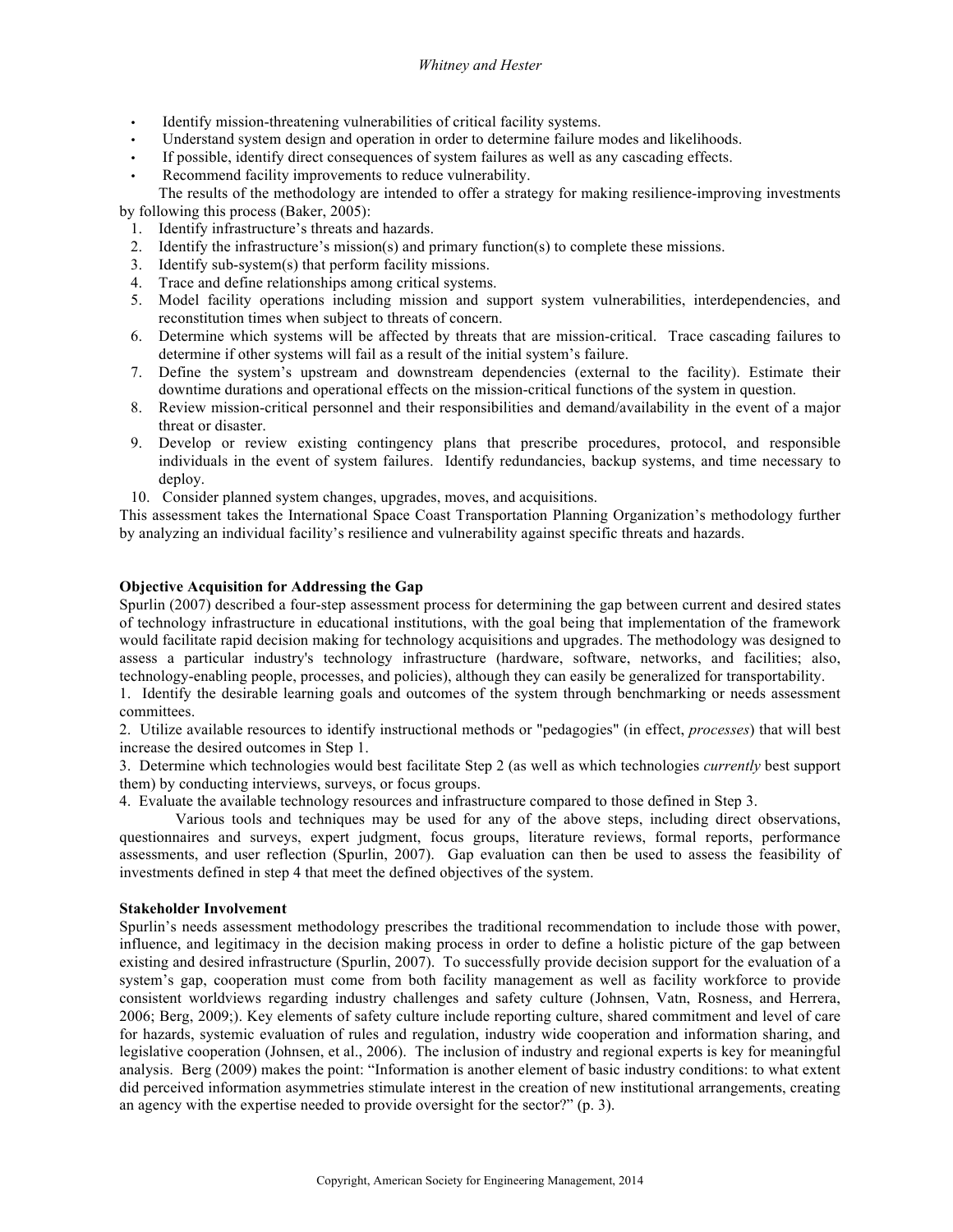Interestingly enough, many infrastructure investments and resource allocations are decided at the highest levels of government (within the executive branch), while independent agencies develop and enforce service, economic, and safety regulations for each mode, yet are absent from budget negotiations (Dunn and Sussman, 2011).

Auserwald (2005) emphasized the fact that public support is difficult to achieve due to perceived high costs and consumer inconvenience. Any proposed change to the current system state (as well as perceived effects) may prove to be controversial with the public and sabotaged in the media. Therefore, community representation would also be beneficial for discussions on the gap between the current system state versus the desired future system state. Aside from the fact that involving the public is "acting in accord with basic democratic principles," and "more than simply following legislation and regulations" (Bailey & Grossardt, 2010).

#### **Achieving Desired Critical Infrastructure**

A potential future system state can be evaluated after changes have been made to the current system state by means of investment in products, people, processes, or policy reform. This is generally a very complex endeavor utilizing fuzzy and subjective logic, and vastly prone to human error, hence the need for decision support systems to identify significant deficiencies to which scarce resources would be allocated.

**Investment in assets.** Cost-benefit analysis is most often used for prioritizing CI investments. The cost-effective selection processes measure the implementation of the risk-reduction method against the benefit derived by the reduced risk, enhanced reliability, and improved efficiency. Reaching a breaking point of marginal cost versus marginal benefit is an option, as is investing in maximum benefits given a fixed budget (Moteff, 2005). This can be a dangerous practice; Flyvbjerg (2009) explains, as "perverse incentives encourage promoters to underestimate costs and overestimate benefits" (p. 334). Large organizations have trouble prioritizing projects because there is always more demand than available resources, and political power influences the manner in which they are prioritized (Sowlati, Paradi, and Suld, 2005). This further drives the point that a more democratic process is needed to avoid embarrassing investments in major infrastructure assets.

Risk reduction that benefits a larger number of assets may prove to most effectively reduce system vulnerability. Maximizing the number or geographical distribution of assets for which risks are reduced may also be used. Another possibility is that efforts are directed at reducing threat scenarios or protecting potential targets (Moteff, 2005). As a general rule, protection costs are not to exceed a reasonable percentage of the total asset value, and acceptable amounts of risk should be achievable at acceptable costs (Roper, 1999).

**Investment in reform.** Most CI assessment and evaluation methodologies fail to incorporate social and organizational aspects into the analysis, although arguably the most important (Solano, 2010). An investigative report of a failed offshore oil and gas drilling and production platform in the North Sea, by Bea et al. (2009), concluded that 80% or more of the causes of failure were firmly rooted in human, organizational, and institutional malfunctions, while the rest were attributed to physical component malfunction.

Current infrastructure markets operate under antiquated regulatory systems that have not kept pace with the evolution of new infrastructure technologies and increasing interdependencies. The absence of clear fiscal responsibility for funding CI upgrades means that most projects are unlikely to be completed. These markets are also unappealing from an investor viewpoint, due to the lack of financial incentive and uncertainty involved with measuring project success.

It is essential for policy development decisions to account for tradeoffs between firms' efficiency and vulnerability, and the governing systems and incentives affecting those firms. According to Auserwald (2005), regulation must:

- Structure incentive systems for investments that enhance prevention of, response to, and recovery from the most likely and damaging attacks;
- Ensure robust internal operations and greater system reliability of private firms; and
- Guarantee competitiveness by limiting imposed costs on firms.

Brown, et al. (2005) suggested that substantial vulnerability reduction is achievable through planning, and only modest investments in new physical infrastructure. Relocation of structures and loads can also provide enormous benefit without high costs associated with adding redundancy capacity or hardening components.

Water and wastewater services are mainly provided by public agencies, though transportation infrastructures are owned by both public and private organizations, thus the need for combined consensus. It is important to note: CI investments are meant to improve sustainability, reliability, and safety (i.e. necessary expenditures). Over the next decade, significant investments will be made by the private sector as well as all levels of government to upgrade U.S. infrastructure, under increasingly volatile circumstances and with a drastic shortage of necessary resources.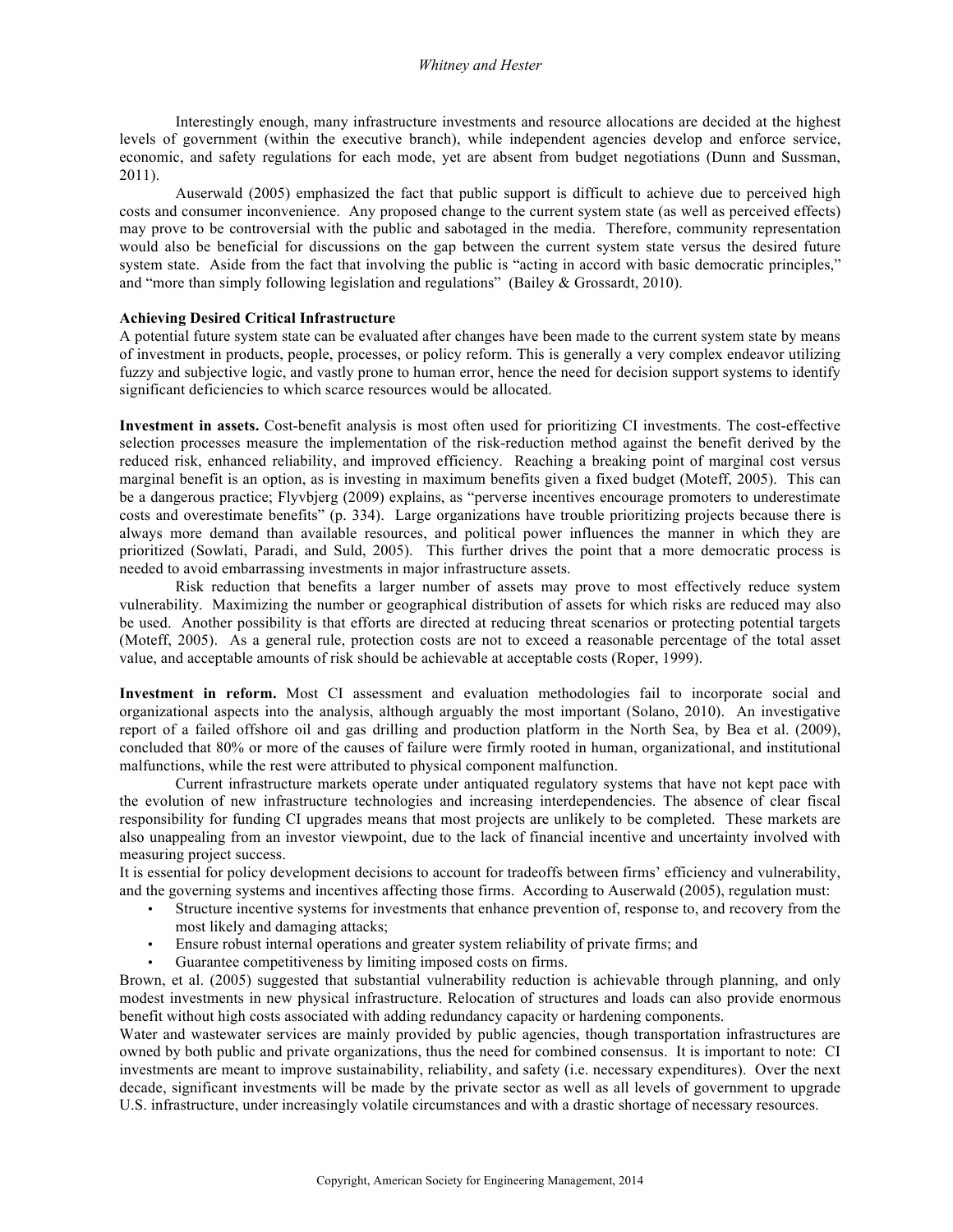#### **Difficulty in Decision Making**

Depending on the stakeholders' backgrounds, vantage points, and interests, different perceptions and attitudes can be adopted in response to the same information. For this reason, it can be emphasized that decision making analysis must be as non-objective and unbiased as possible (Aven and Krohn, 2013).

Some criteria used for weighing alternatives cannot be condensed into monetary value, which complicates making comparisons and trade-offs since a common unit does not exist. However, even with the use of a common unit, stakeholder preferences and needs are lost in translation (Linkov and Ramadan, 2004).

Metrics used to quantify aspects of current and potential system states are often not transparent enough to estimate the returns of CI investments. This uncertainty makes it difficult to obtain public support, and to make unbiased, objective decisions to improve regulation and fund research and development projects (National Research Council, 2009). Unfortunately, many systems are neglected until they fail or are on the verge of failing completely. Maintenance and repairs are also often delayed without legislative earmarks or scandalous media attention. The National Research Council (2009) identified a need for new approaches to decision making related to CI.

Methodologies in this literature review showed that evaluating critical infrastructure often takes the overall mission or goal into consideration during vulnerability, resilience, and gap assessment methodologies, though this is not a typical focus found in CI project selection decision making literature (Baker, 2005; Spurlin, 2007). One multi-criteria decision making study was found using strategic planning as a focus, where the potential direct, symbiotic, and network-based futures were considered, as they resulted from alternate business strategies (Montibellar and Franco, 2010).

It becomes apparent that any investment should have some alignment with intended goals, and a major consideration when allocating scarce resources. These assessments are overwhelming for policy makers, thus a need for support in this area. Decision support in this area may provide a good foundation for preliminary system analysis and stakeholder analysis, both, which are contextually relevant for scarce resource allocation. For this reason, the traditional project selection process is unnecessary, as the desired methodology will first evaluate the most appropriate areas for investment *before* soliciting project proposals.

# **Problem Statement**

Assume a region or sector is developing a strategic plan for investment, and has identified some potential areas (alternatives) to which resources may be allocated. Definitive sub-goals (criteria) that characterize the desired future state have also been identified, and consensually agreed upon by all relevant stakeholders involved in the decision making process. Each alternative can then be assigned a score for each criterion, based on their individual degree of sub-goal orientation. How might the alternatives be scored?

This paper will consider a nonconcrete example involving a hypothetical country wishing to make preliminary decisions about how to allocate scarce resources to four potential infrastructure sectors. Information has been provided on how likely the country's strategic plan will be positively impacted through investments made to achieve each particular aspect of the desired state.

Assume that the country is considering investments in their water, energy, transportation, and communication sectors, to improve their current state through improvements in the following: economic competitiveness, quality of life, sustainable development, environmental health, and social inclusion (see Exhibit 1 for possible interpretations and metrics for each).

| <b>Categorical</b> | <b>Possible Considerations for Rating/</b>  |  |  |  |  |
|--------------------|---------------------------------------------|--|--|--|--|
| <b>Benefit</b>     | <b>Measuring Investment Alternatives</b>    |  |  |  |  |
| Economic           | • Support relative growth/stability of GDP  |  |  |  |  |
|                    | • Increases economic competitiveness        |  |  |  |  |
| Quality of life    | • Gross National Happiness (GNH)            |  |  |  |  |
|                    | • Life expectancy and overall health        |  |  |  |  |
|                    | • Standard of living                        |  |  |  |  |
| Sustainable        | • Ability to meet increasing demand with    |  |  |  |  |
| development        | limited socio-economic impact over time     |  |  |  |  |
|                    | • Prevent impending crises (forecasted risk |  |  |  |  |

**Exhibit 1.** Possible Sub-goals of a Strategic Plan.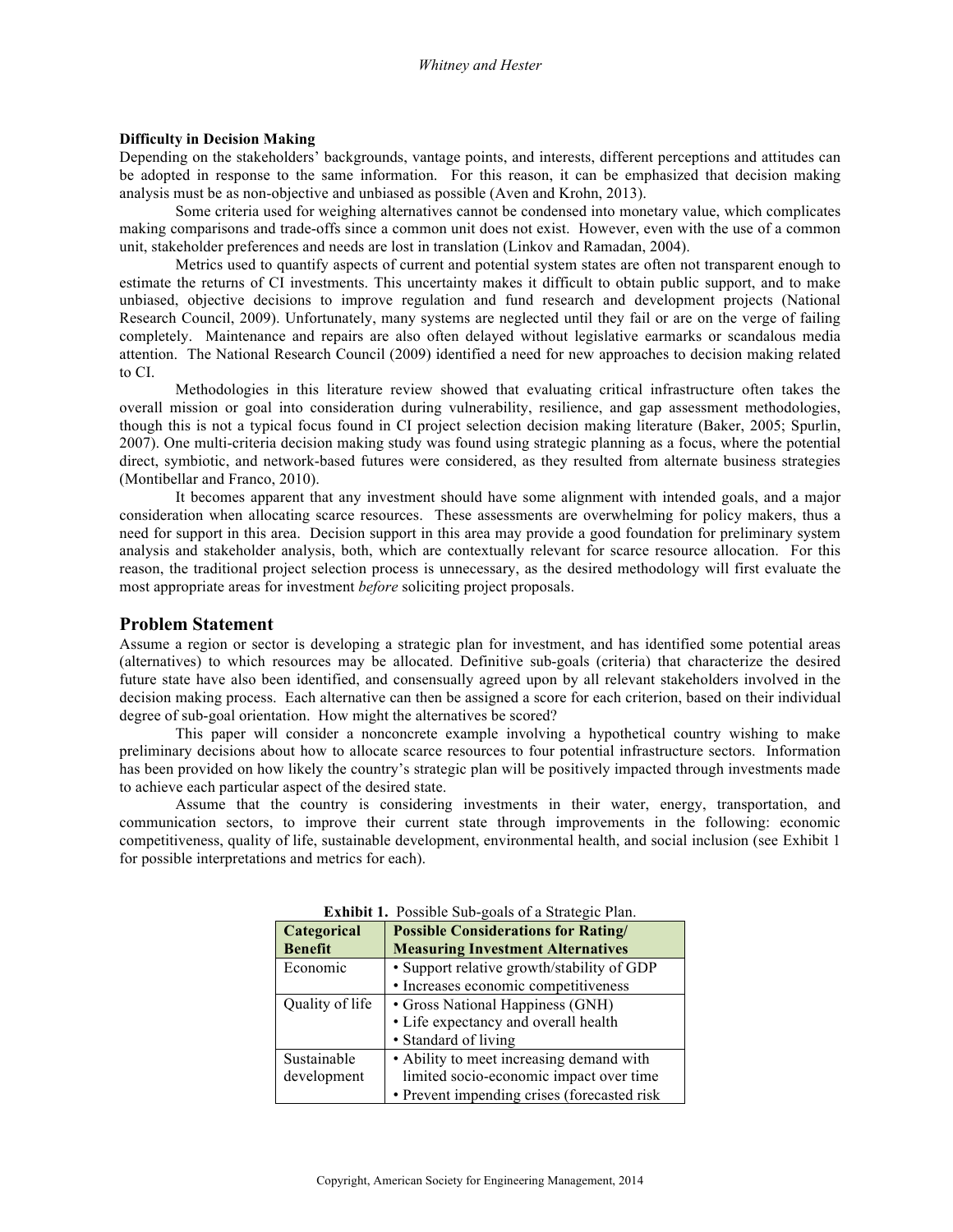*Whitney and Hester*

|                         | and reliability data)                                                                                                          |
|-------------------------|--------------------------------------------------------------------------------------------------------------------------------|
| Environmental<br>health | • Accessibility of sustainable resource per<br>capita                                                                          |
|                         | • Limited ecological impact over time<br>(emissions, changes in wildlife, etc.)                                                |
| Social<br>inclusion     | • Supports public interest, social rights and<br>civil liberties<br>• Increased access to social services and<br>labor markets |

Likert's ratings from 1 to 5 were assigned to each of the four alternative investment areas (a total of 20 data points) for their perceived alignment with the five different criterion sub-goals. Depending on the measurements and metrics chosen for the decision maker(s), presumed to be suitable for measuring sub-goal achievement within the strategic plan, the following Likert's scale can be used to assign impact ratings for each possible area of investment (Exhibit 2).

| <b>Rating</b> | Interpretation                             |
|---------------|--------------------------------------------|
|               | Investments will not impact goal           |
|               | Investments will not likely impact goal    |
|               | Investments will somewhat impact goal      |
|               | Investments will moderately impact goal    |
|               | Investments will significantly impact goal |

**Exhibit 2.** Likert's Scale for Rating Alternative Investments in Each Sub-goal Category

Ultimately, this data collection and preparation for the decision support software use (to be discussed in the next section) is culturally subjective to the decision maker(s), and may be influenced by the availability of particular data sets, forecasts, accuracy of the research, available resources, and the manner in which metrics are normalized. It is to be expected that any methodology will require some consideration and accommodations to be made in order to conform to case-by-case circumstances.

# **Solution Methodology**

1000Minds Ltd. provides web-based DSS for multi-criteria decision making (MCDM) that can be used for considering alternatives and the allocation of scarce resources (Baizyldayeva, et al., 2013). The DSS applies the PAPRIKA (Potentially All Pairwise RanKings of All Possible Alternatives) method of conjoint analysis, also called stated preference analysis.

1000Minds software collects data on each alternative's individual criteria, allowing the user to assign separate rating scales (from low to high) for each criterion. The decision maker then makes tradeoffs between pairwise attributes of two alternatives at a time, typically in a sequence of 50 to 100 hypothetical scenarios. For each scenario, the decision maker indicates a preference for either alternative A or B, electing "no preference" when the alternatives appear balanced. Exhibit 3 shows an example of a tradeoff decision that the decision maker must make. For this project, my own values were tested in 89 scenarios. Statistical significance is established by the 1000Minds DSS to reveal consistency in the stakeholder's answers. Additional decisions may be answered and previous questions may be repeated to ensure reliability in the responses provided by the decision maker.

**Exhibit 3.** Example of Hypothetical Scenario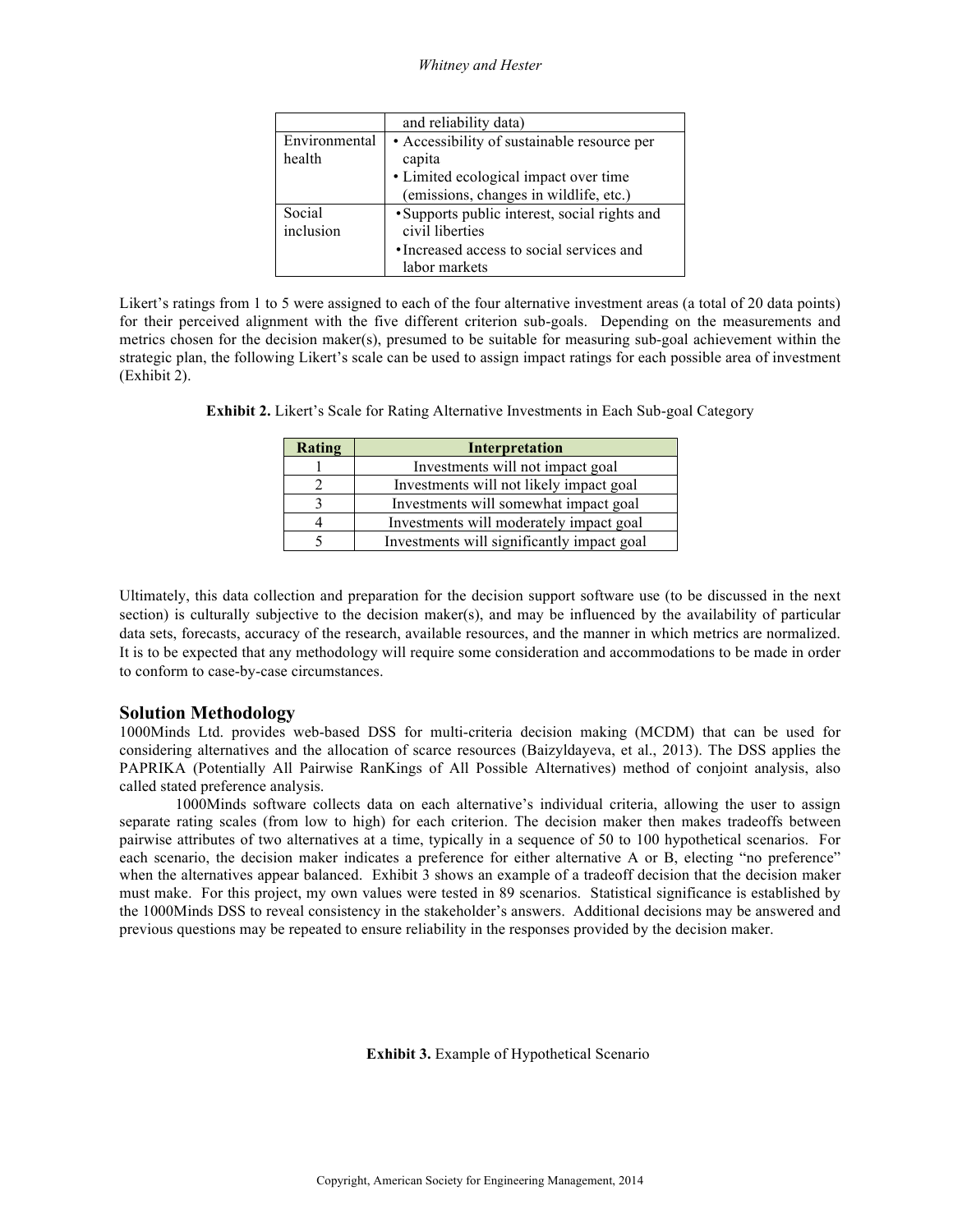### *Whitney and Hester*



Both standalone and group decision making activities can benefit from this method. It is especially helpful for prioritization and discovering stakeholder preferences (Baizyldayeva, et al., 2013).

#### **Justification of Method**

The major benefit of using conjoint analysis is the ease of producing aggregated data into combined results that are defensible and reflect alignment with true stakeholder values. Because infrastructure investments require significant commitment of scarcely available resources, obtaining stakeholder consensus is a critical part of demonstrating a legitimate need to plan the project. The tool selected provided a means for how this could be accomplished.

Although other scoring methods could have been used, PAPRIKA provided a satisficing method for the purpose of this case study by enabling pairwise comparisons of undominated pairs, which compare the preference of two criteria per judgment to eventually lead to the decision-makers' true preferences. In a real-world application, it is expected that multiple decision-support systems would be used for comparison.

#### **Results**

Ratings were assigned to each alternative's forecasted impact using hypothetical data. As discussed in the previous section, the discretion of the decision maker would influence actual ratings in a real application.

Based on the inputted data, and the expressed preferences revealed through responses to 89 hypothetical scenarios, the 1000Minds software results calculated weights (preference values) that express the overall relative importance of the defined criteria and assigned ranks to each alternative (Exhibit 4).

|                                           | Economic       | <b>Quality of</b> | Environmental | <b>Sustainable</b>          | <b>Social</b> | Rank | <b>Total</b> |  |
|-------------------------------------------|----------------|-------------------|---------------|-----------------------------|---------------|------|--------------|--|
| <b>Alternative</b>                        | <b>Benefit</b> | Life              | Health        | Development   Inclusiveness |               |      | score        |  |
| <b>Invest in Water</b><br>Infrastructure  |                | 5                 |               |                             |               | 1st  | 71.6%        |  |
| <b>Invest in Energy</b><br><b>Sector</b>  | 5              | 3                 | 4             | 5                           | з             | 2nd  | 68.6%        |  |
| Invest in<br><b>Transportation</b>        | 5              |                   |               |                             | 4             | 3rd  | 56.7%        |  |
| <b>Invest in</b><br><b>Communications</b> |                |                   |               |                             | 5             | 4th  | 39.4%        |  |
| Preference                                |                |                   |               |                             |               |      |              |  |
| <b>Values</b>                             | 22.8           | 32.9              | 8.1           | 12.3                        | 23.9          | avg  | 59.1%        |  |

Exhibit 5 reveals the relative importance of expressed values. Based on the responses to each of the questions, a strong preference for infrastructures that improve quality of life was revealed. It is assumed then that hypothetical stakeholder (whose responses proved to be statistically reliable, as tested in 1000Minds) perceived the current quality of life in his or her region to be drastically different than that outlined in the strategic plan, and thus highly values investments that will significantly impact the attainment of that goal.

**Exhibit 5.** Established Weights by Relative Importance.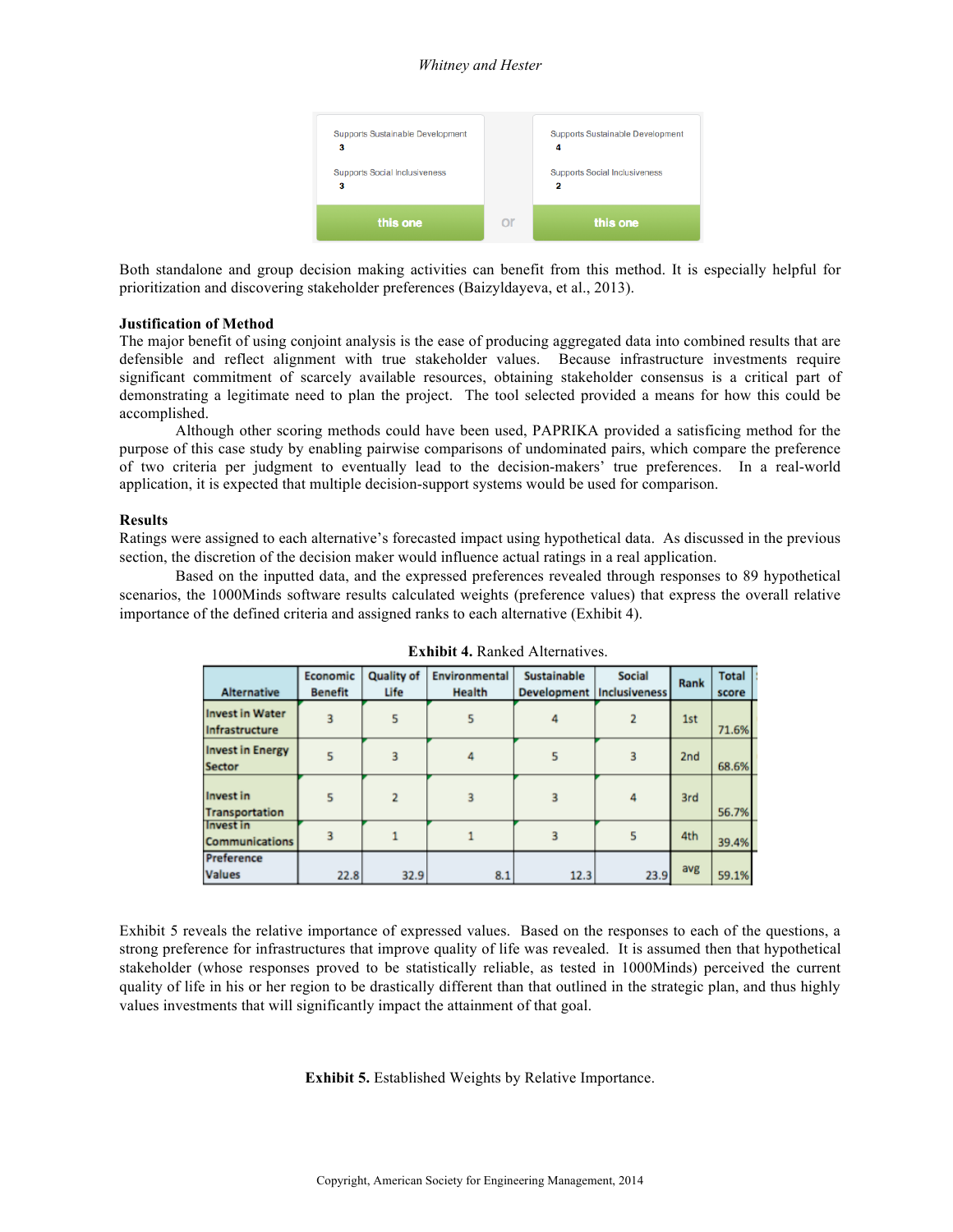

Finally, the radar chart displays a graphical visualization of the preference values revealed in the results (Exhibit 6). In this case study, it reveals that the dominant stakeholder preference is improved quality of life.



### **Conclusion**

The goal outlined in the proposed topic was to develop a comprehensive, generalized approach to evaluating the gap between current and desired systems, with the intention of selecting improvement projects that best align with the strategic plan rather than simply those with the best (superficial) benefit-cost ratio. Constructing a transportable model for the problem statement was a complex process in which a concrete model was difficult to formulate. Further research in this area would benefit from a narrower scope, though the goal-oriented MCDM approach did reveal promising results in demonstrating an effective gap assessment methodology. At the very least, strategic planning based MCDM provides a supplemental or preliminary assessment for evaluating areas of investment. Additionally, the concept may be further explored in stakeholder analysis and management research.

To the author's knowledge, no prior research has produced a transportable critical infrastructure gap assessment methodology. The task becomes especially complex when the desired methodology is replicable across sectors and regions, requiring a considerable amount of preparatory data collection and analysis before the implementing the decision making model.

### **References.**